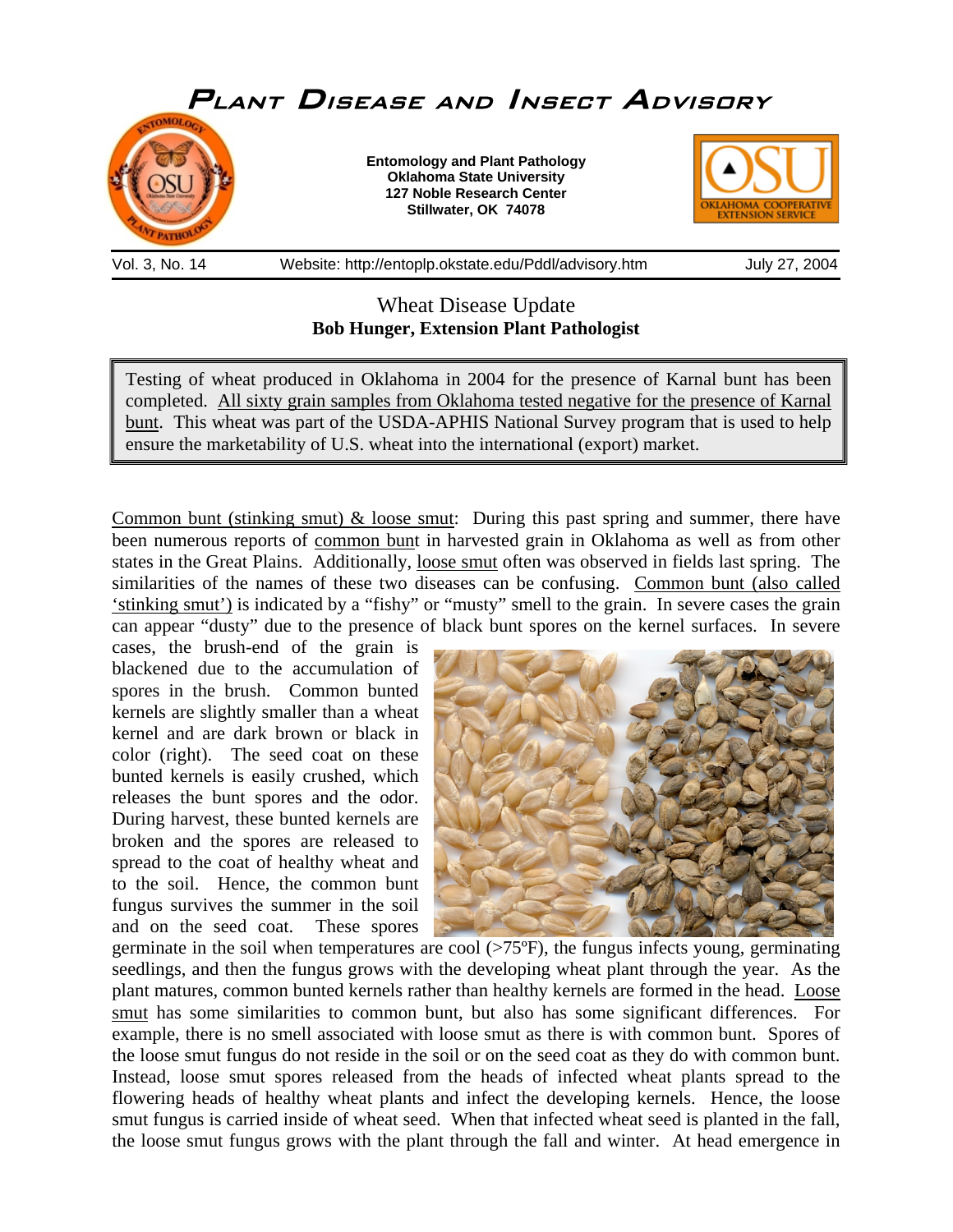the spring, heads covered with a mass of black, powdery spores emerges instead of a typical wheat head (below). These spores spread to healthy wheat heads, and thus, complete the life cycle of the fungus. Hence, wheat grain infected with loose smut does not appear different from uninfected wheat grain, and has no foul odor associated with it as does wheat grain contaminated with common bunt.



l

As I mentioned above, an elevated level of common bunt has been noted last year and this year in other states throughout the Great Plains as indicated by an article written by Dr. John Watkins (Extension Plant Pathologist) at the University of Nebraska. To see this article and compare the points made by Dr. Watkins with my article, go to [http://cropwatch.unl.edu](http://cropwatch.unl.edu/) and click on the July 23, 2004 title of "Wheat seed quality issues surface again in 2004".

Control of common bunt and loose smut is most readily accomplished by treating seed with a registered fungicide effective against the bunts and smuts. Most of the fungicides available for control of common bunt are systemic fungicides (fungicides that are taken up by the plant). In general, the systemic fungicides are more effective in controlling common bunt/stinking smut than the protectant fungicides (fungicides that stay on the surface of the plant). In some cases, a treatment is

a mixture of a systemic with a protectant fungicide, and sometime the treatment includes an insecticide along with the fungicide. HENCE, be sure to read the labels to see which are effective against common bunt and loose smut. Remember, a systemic fungicide is critical for controlling loose smut because the fungus that causes this disease actually resides inside of the seed. Hence, a protectant fungicide on the seed coat will not enter the germinating seedling and will not control the disease. ALSO, be sure seed is completely and thoroughly covered to obtain effective control. Planting treated seed every year (or at least every other year) is a sound practice to follow to avoid the initiation and increase of common bunt and loose smut. Controlling common bunt and loose smut is particularly important because of the always-present threat of Karnal bunt, which is a bunt that has the same "fishy' or "musty" smell as common bunt. Hence, elimination of common bunt and loose smut also helps to avoid the risk of common bunt being misidentified as Karnal bunt.

For more information on common bunt, Karnal bunt & loose smut, see http:// entoplp.okstate.edu/ddd/hosts/wheat.htm, consult the, "2004 OSU Extension Agents' Handbook of Insect, Plant Disease, and Weed Control (OCES publication E-832)," and/or contact your County Extension Educator.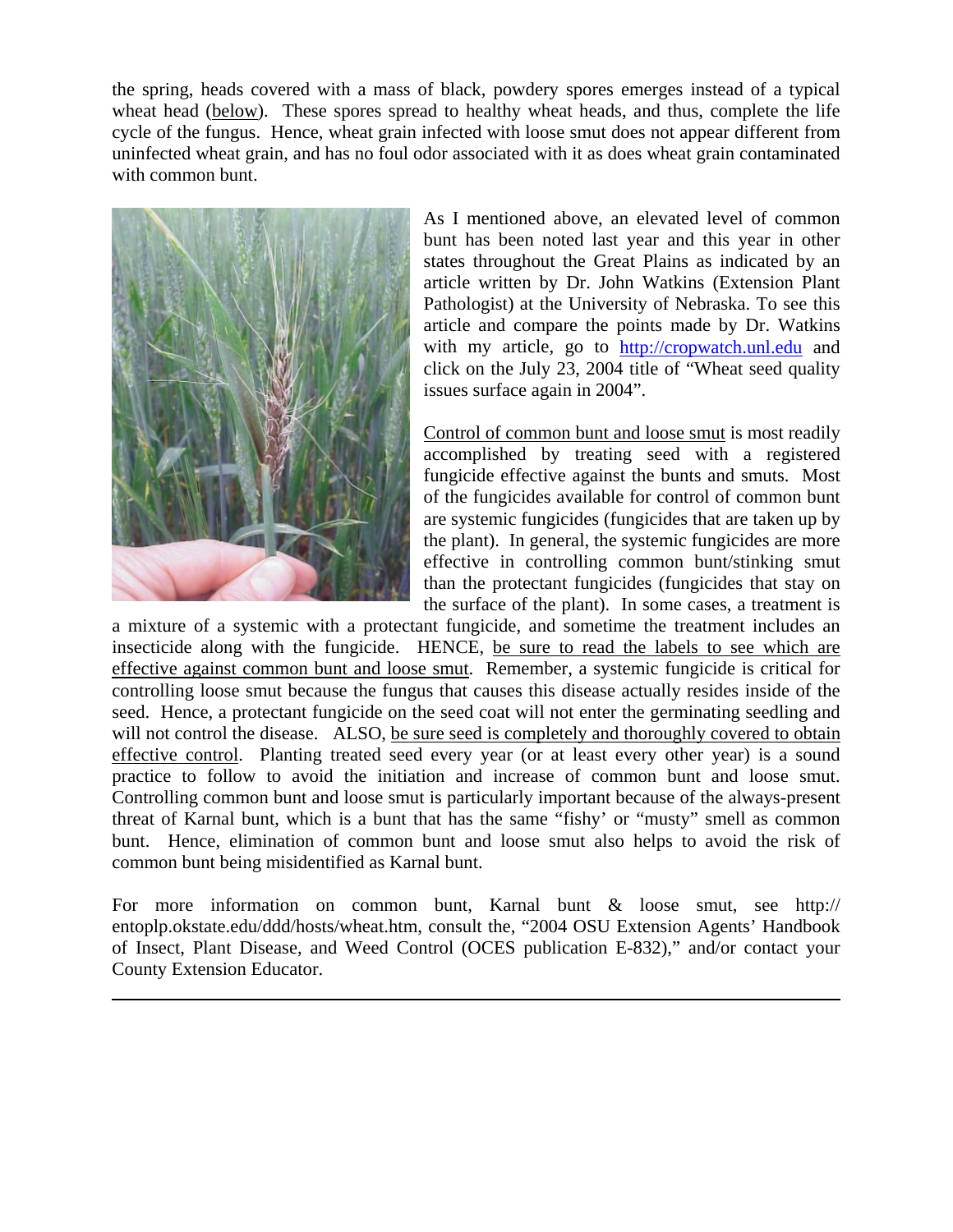### **Peanut Disease Update John Damicone, Extension Plant Pathologist**



The peanut crop is off to a great start in 2004. However, weather conditions have been very favorable for peanut disease development. The rain and cool temperatures in June and early July resulted in the establishment of early leaf spot (left). In addition to OSU research stations at Ft. Cobb and Perkins, I have recently visited commercial fields near Frederick and Erick, and in Love Co. Most locations are showing light to moderate levels of leaf spot. Levels are higher in continuous fields compared to rotated fields. At Perkins where Tamspan 90 is

planted in a continuous peanut field, about 25% of the leaflets already have symptoms. It appears that we are in for a heavy leaf spot year. The recent cool night temperatures (cold for this time of year) have resulted in prolonged dew periods which will support further disease increase. These dew periods are reflected in the rapid accumulation of infection hours in the MESONET Early Leaf Spot Advisory Program (http://agweather.mesonet.org/). A rigorous spray program, at least through August, is recommended where leaf spot has become established. Many fungicides such as chlorothalonil (e.g. Bravo), Tilt/Bravo, Headline, and Stratego provide excellent leaf spot control. Growers that achieve good leaf spot control through the  $1<sup>st</sup>$  of September will likely end up making fewer applications than those that will have to fight to keep leaves (and peanuts!) on the plant this fall.

Sclerotinia blight (right) is also of great concern during this unseasonable cold snap where record low temperatures will have likely been reported in many areas of the state. When the row middles are lapped or nearly lapped, the disease is favored by cool and wet conditions. During July, a few reports of Sclerotinia blight already occurring in fields had been made. While symptoms of Sclerotinia blight have not yet been observed at the Caddo Research Station, I have no doubt that the disease will appear shortly. It has been many years since Sclerotinia blight



has been a problem this early in the season. Since about 1998, the disease has appeared mostly in late August and September. However, in the early and mid 1990's when summer rains were mre frequent than in recent years, outbreaks of Sclerotinia blight were common in July. Damage from Sclerotinia blight is typically greater where the disease appears early compared late.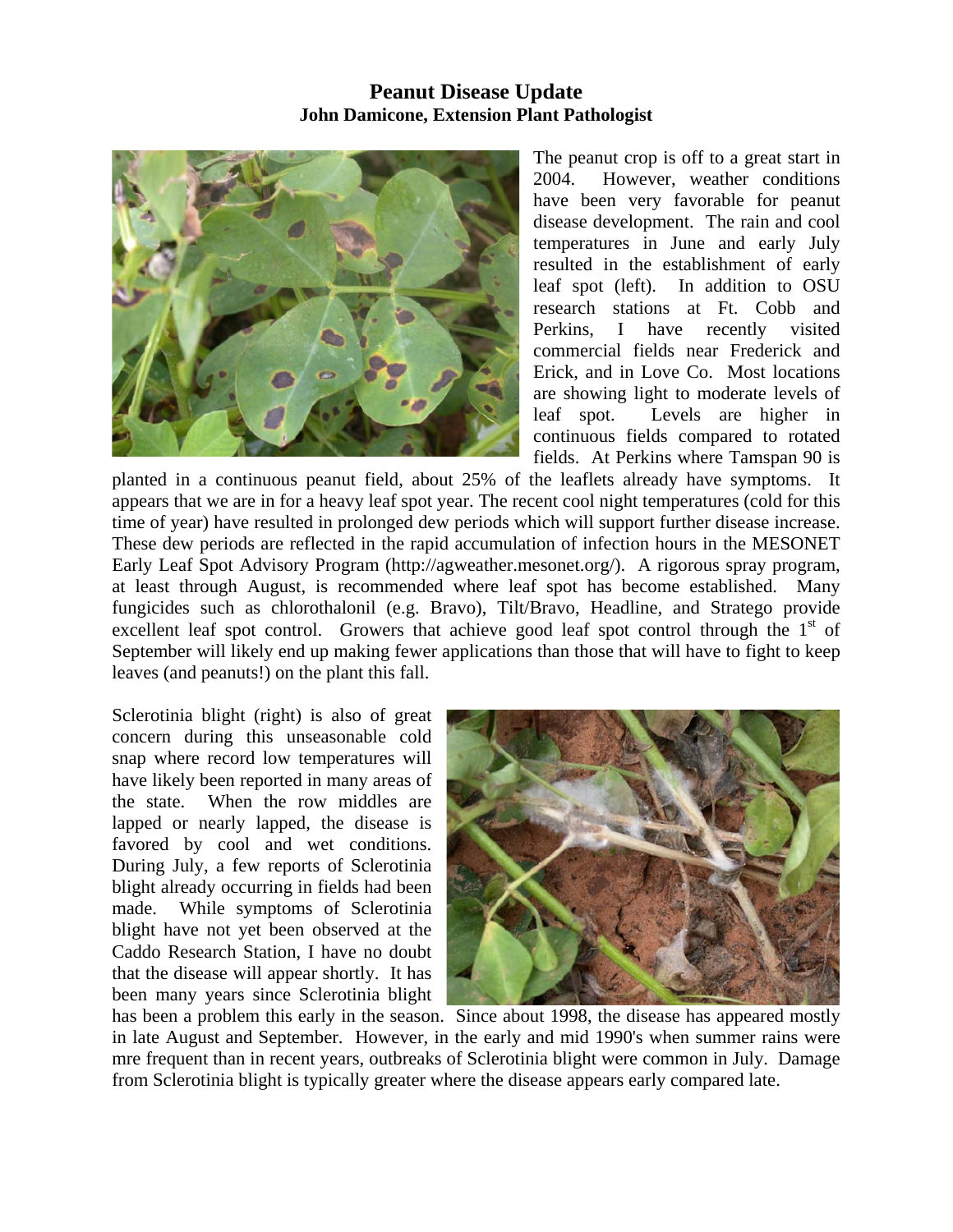There are now two effective fungicides registered for control of Sclerotinia blight in peanut. Omega, first available in 2001, is effective on both Sclerotinia and southern blights. For Sclerotinia blight, it is effective when applied preventively (before symptoms appear) or on demand (shortly after the first appearance of symptoms). Most growers have used the ondemand approach to the timing of Omega. When the disease appears late, growers are able to get by with only a single application of 1 to 1.5 pt/A. In our experience, Omega provides about 21 days protection at 1 pt/A and about 30 days of protection at 1.5 pt/A. Growers treating in July will likely be faced with making two applications.

The second fungicide for Sclerotinia blight is Endura, which controls leaf spot as well as Sclerotinia blight. Endura was registered in 2003, but was not available. OSU research has clearly shown that Endura must be applied preventively (before symptoms appear) to be effective, or at least competitive with Omega in performance. Two or three applications at 9.1 oz/A, made on 3 to 4-week intervals, are required for effective control. The fungicide also provides about 2 weeks of leaf spot protection for each application. It is my understanding that Endura is more expensive than Omega, which many growers may not find acceptable.

Another factor in control of Sclerotinia blight is variety selection and the new peanut price structure. We have tested Omega on various peanut varieties over a 7-year period and have recalculated the crop values based on the loan rate price under the 2002 farm bill. On average, we know that treating Tamspan 90 with Omega results in economic loss- the cost of the fungicide exceeds the resulting yield increase. Economic return (crop value less the cost of the fungicide) on Tamrun 96 is neutral or break even. Economic returns are positive for Okrun and Georgia Green. There are only two years of available for variety responses to Endura, but the results are similar to those for Omega.

## **Watermelon Disease Update John Damicone, Extension Plant Pathologist**

I have recently visited several commercial watermelon fields where anthracnose is a significant problem. The diseases causes angular brown spots on watermelon leaves, elongated spots on stems (both visible in photo at right), and round spots on fruit (next page). Anthracnose is caused by a splash-dispersed fungus and rainy weather favors anthracnose development. Much of the disease observed in affected fields was probably a result of the June and early July rains. While irrigation alone does not trigger anthracnose, it can aggravate the disease in combination with rain. Due to the dry weather over the past several

 $\overline{a}$ 



years, anthracnose has not been a widespread problem.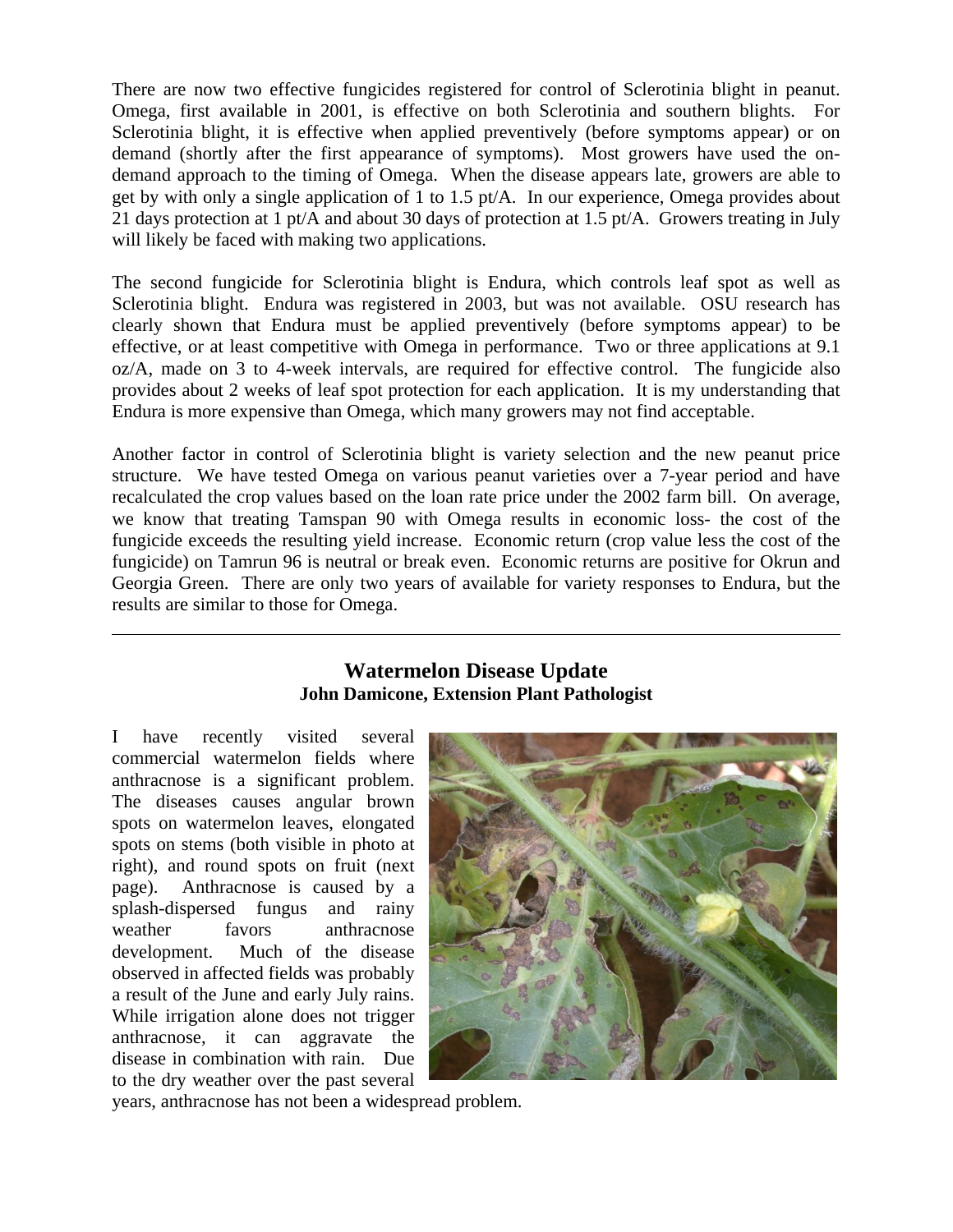

 $\overline{a}$ 

There are several fungicides or fungicide combinations that are effective on anthracnose. However, timing these fungicides is critical. While prevention is the key for most plant diseases, it is critical for anthracnose. Starting a fungicide program after symptoms first appear is far less effective than the preventive approach for anthracnose control. This is why I have been recommending a base program of three applications on 14-day intervals beginning at first bloom. The bloom spray is critical to head off early disease establishment. Application intervals may then be

shortened or fungicide selected based on weather or the appearance of a particular disease. It is my observation that either anthracnose, powdery mildew, or downy mildew will develop in two out of every three years. Therefore a preventive program with a broad-spectrum fungicide is warranted on watermelons. Effective fungicides include Bravo 6F or another chlorothalonil formulation at 2 pt/A, Dithane 75DF or another mancozeb formulation at 3 lb/A, Topsin 70W at 0.5 pt/A + Dithane 75DF at 2 lb/A, Quadris at 12.3 fl oz, and Cabrio at 12 oz/A. Applications initiated after the disease becomes established will result in loss of at least the leaves and vines that had symptoms prior to the first fungicide application, and some degree of fruit spotting.

## **Consider Diseases When Determining Planting Date for Wheat Bob Hunger, Extension Plant Pathologist**

Wheat is commonly used as forage for cattle and to produce grain in Oklahoma, which enhances the economics of farming. In such a dual-purpose system, wheat is planted as early as late August to maximize forage production, whereas in a grain-only system, wheat would be planted in October. Although disease development depends on many factors including the presence of inoculum, temperature, rainfall, and variety planted, early planting increases the likelihood that diseases such as wheat streak mosaic virus, the aphid/barley yellow dwarf virus complex, and the root and foot rots will be more prevalent and more severe.

#### **Wheat streak mosaic virus (WSMV) & the high plains virus (HPV):**

WSMV and HPV were both prevalent across the western half of Oklahoma, western Kansas, and in the Texas panhandle in 2004. Both of these virus diseases are caused by viruses that are transmitted by the wheat curl mite. These mites and viruses survive in crops such as wheat and corn, as well as grassy weeds and volunteer wheat. In the fall, mites spread to emerging seedling wheat, feed on that seedling wheat, and transmit the virus to the young wheat plants. Wheat infected with WSMV or HPV in the fall is either killed by the next spring or will be severely damaged. Planting late in the fall (after October 1 in northern OK and after October 15 in southern OK) and controlling volunteer wheat are two practices that provide some control of WSMV and HPV. It is critical to destroy volunteer wheat at least two weeks prior to emergence of seedling wheat because the wheat curl mites have a life span of 7-10 days. Thus, destroying volunteer wheat at least two weeks prior to emergence of seedling wheat will reduce or eliminate mite numbers in the fall. Given the high incidence and severity of these two virus diseases in the 2004 crop,

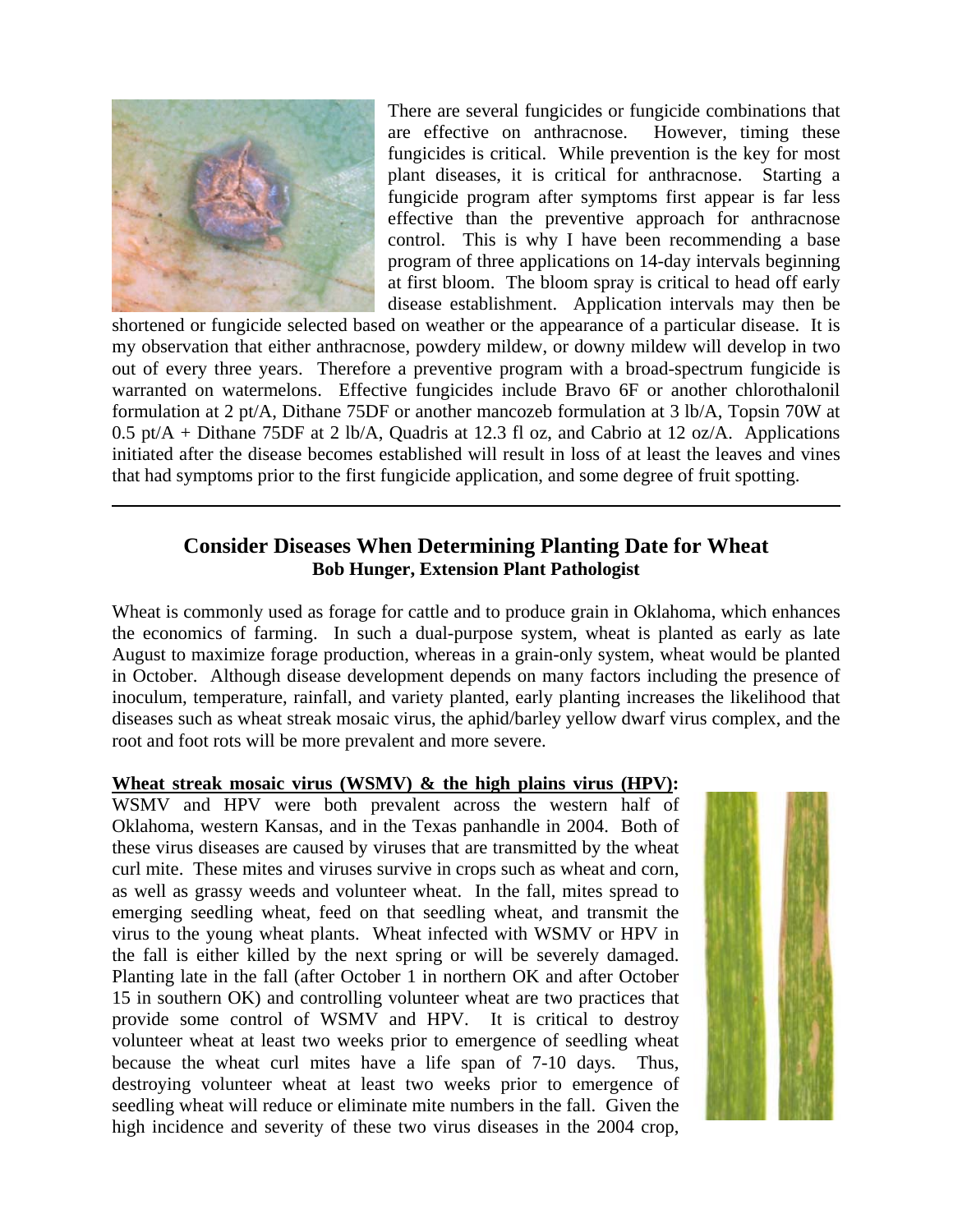producers should be extra diligent in controlling volunteer wheat before planting their 2005 wheat this coming fall. For more information on WSMV and HPV, see OSU Extension Facts 7636 (WSMV) or go to: [http://entoplp.okstate.edu/ddd/hosts/wheat.htm.](http://entoplp.okstate.edu/ddd/hosts/wheat.htm)

**Aphid/barley yellow dwarf virus (BYDV) complex:** BYDV is transmitted by many cerealfeeding aphids, and hence, is associated with aphid infestations. Fall infections by BYDV are the most severe because the virus has a longer time to damage the plant as compared to infections that occur in the spring.



Several steps can be taken to help control BYDV. First, a later planting date (after October 1 in northern OK and after October 15 in southern OK) helps to reduce the opportunity for fall infections. Second, some wheat varieties (e.g., Custer, 2174, and Ok102) tolerate aphids and/or BYDV better than others; however, please be aware that no wheat variety has absolute resistance to the aphid/BYDV complex. Third, control the aphids that transmit BYDV. This can be done by applying contact insecticides to kill aphids, or by treating seed before planting with a systemic insecticide. Unfortunately, by the time contact insecticides are applied, aphids frequently have already transmitted BYDV. Systemic, seed-treatment insecticides such as Gaucho 480 (Imidacloprid - Gustafson Corp.) and Cruiser (Thiamethoxam – Syngenta) can effectively control aphids after planting, but in some years aphids do not occur and hence the treatment may not be as beneficial as in years

when aphids are numerous in the fall. Be sure to thoroughly read the label before applying any chemical. For more information on the aphid/barley yellow dwarf virus complex, go to: [http://entoplp.okstate.edu/ddd/hosts/wheat.htm.](http://entoplp.okstate.edu/ddd/hosts/wheat.htm)

**Root and foot rots:** These include several diseases caused by fungi such as dryland root rot, Rhizoctonia root rot (sharp eyespot), common root rot, take-all, and eyespot (strawbreaker). Controlling the root and foot rots is difficult. There are no resistant varieties or fungicide treatments that control all of these diseases at a consistently high level. Although late planting (after October 1 in northern OK, and after October 15 in southern OK) helps to reduce the incidence and severity of root rots, it will not entirely eliminate their presence or effects. If you have a field with a history of root rot, plant



that field as late as possible or plan to use it in a "graze-out" fashion. In addition to planting date, take-all is greatly favored by a high soil  $pH$  ( $>6.5$ ). Thus, when liming fields to correct for acid soils, be sure not to raise the pH above this level. Elimination of residue also helps control take-all, and can be somewhat helpful in reducing many of the other root rots. However, elimination of residue by tillage or burning does not seem to affect the incidence or severity of